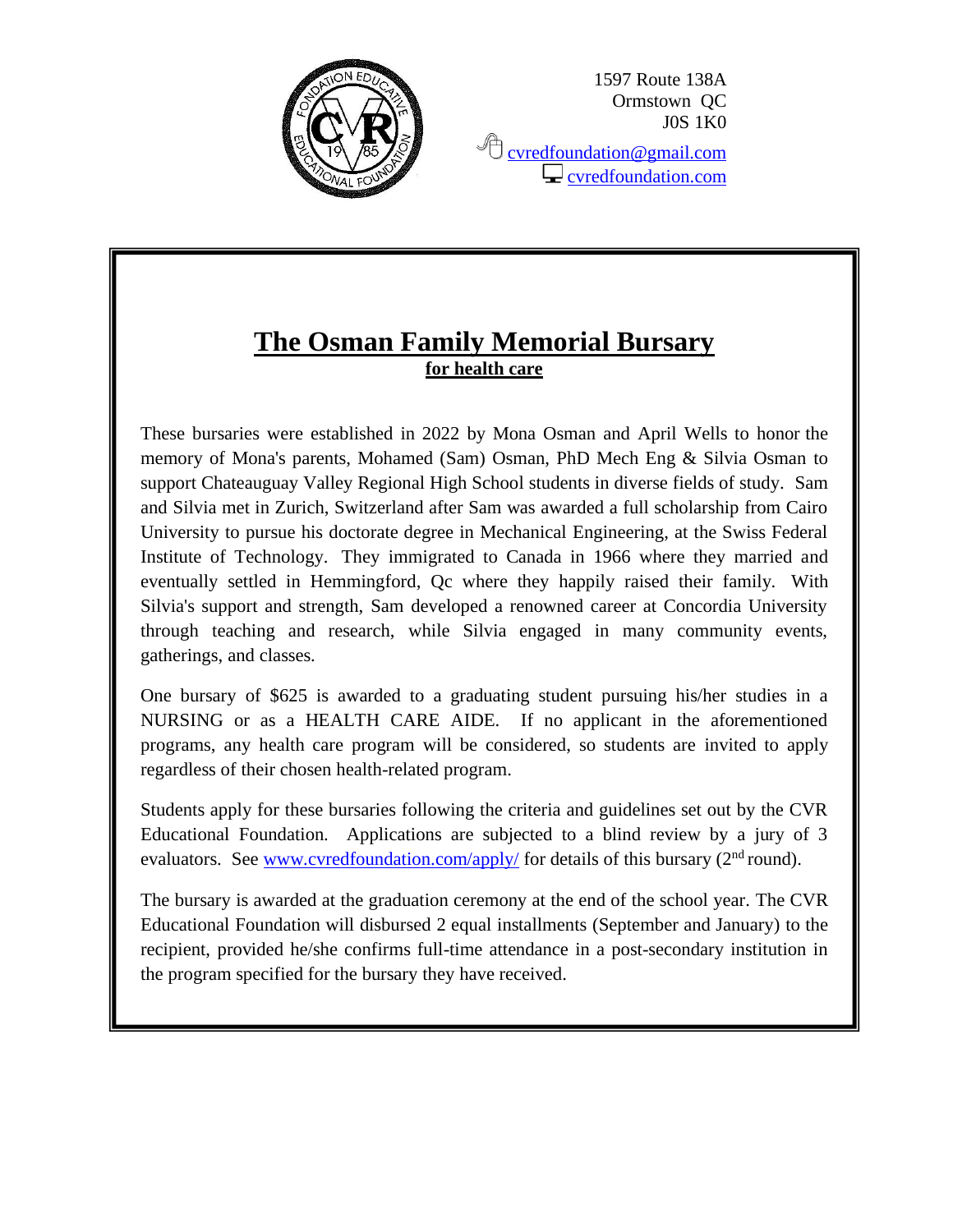# **The Osman Family Memorial Bursaries**

### **Criteria for the Health Care Bursary**

Dear applicant,

Bear in mind that the following criteria are used by the jury members that will review your submission. Please feel free to show this document to the people who will be writing your letters of reference.

#### **1. Letters of Intent (10 points)**

A letter of intent, identifying post-secondary education goals. Although applicants headed in a NURSING program and HEALTH CARE AIDE program are prioritized, all students pursuing their education in a health-related program are invited to apply. The student must state what experience(s) influenced his/her chosen career path. Within this context, the following may be used as examples, if applicable:

- School life (sports, cultural, leadership);
- Community life (working for service groups, sports, church or agricultural organizations);
- Work experience (part time and summer jobs)
- Any other relevant information

#### **2. Financial Assessment Form (20 points)**

The applicant must express the need for financial support by completing the **Financial Need Assessment** form. Extenuating circumstances should be detailed if applicable.

#### **3. Two Letters of Reference, one from a CVR Educator and one from outside the school milieu (10 points)**

- **Letter of Reference from a CVR Educator**
	- o Student's ability as perceived by an educator (Student's character, academic success and how involvement at school has shaped this applicant, i.e. sports, culture, leadership, etc.).
	- o Post-secondary academic potential.
	- o General work ethic (Student's work habits and attitude).
- **Letter of Reference from outside CVR or the school milieu**
	- o Character Reference (General demeanor and work ethic as observed by the author).
- **At the discretion of the evaluator**

#### **4. Marks (10 points)**

The student must submit the most recent Achievement Record issued by MEES (Ministère de l'Éducation et de l'Enseignement supérieur du Québec) and the latest (Term 2) CVRHS report card. Both demonstrating an overall average of 80% or higher in the case of a CEGEP applicant and 75 % or higher in the case of a trades applicant.